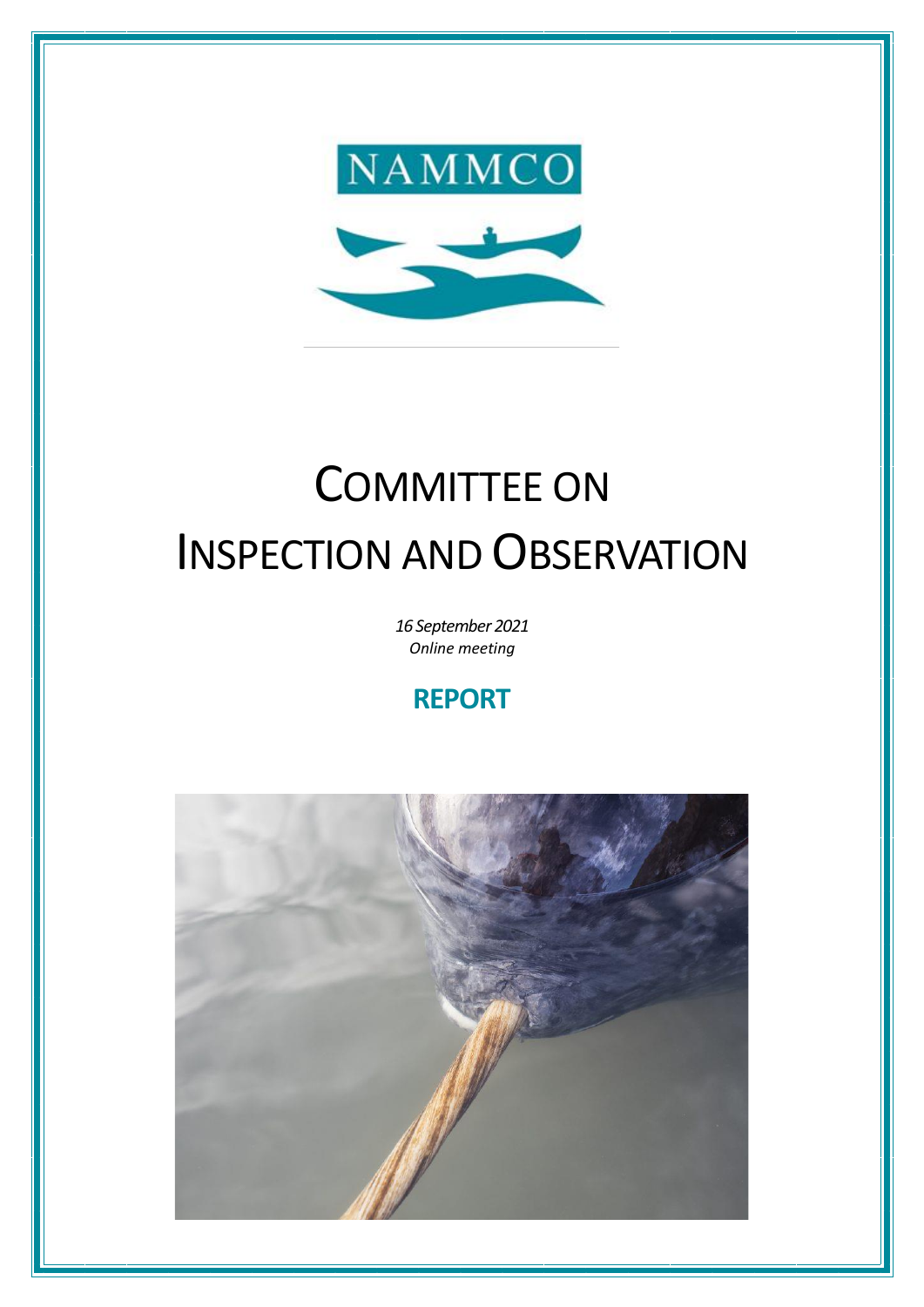NAMMCO Committee on Inspection and Observation, 16 September 2021

© North Atlantic Marine Mammal Commission

#### **Please cite this report as:**

NAMMCO-North Atlantic Marine Mammal Commission (2021). Report of the Committee on Inspection and Observation, September 2021, Online meeting

Available at https://nammco.no/topics/cio\_reports/

#### **DISCLAIMER:**

The content of this report contains the view of the Committee and does not necessarily represent the views of the NAMMCO Council.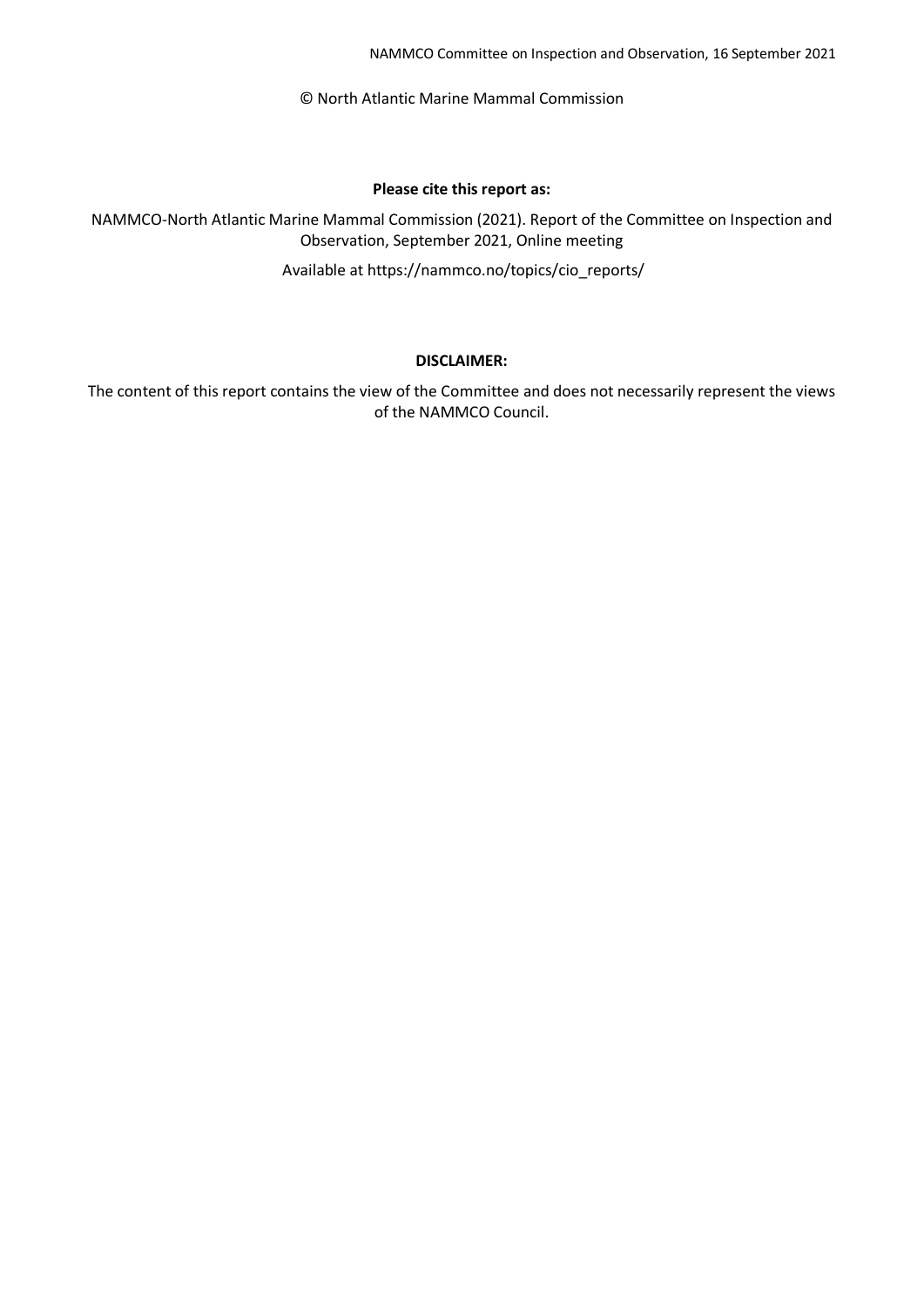# **TABLE OF CONTENTS**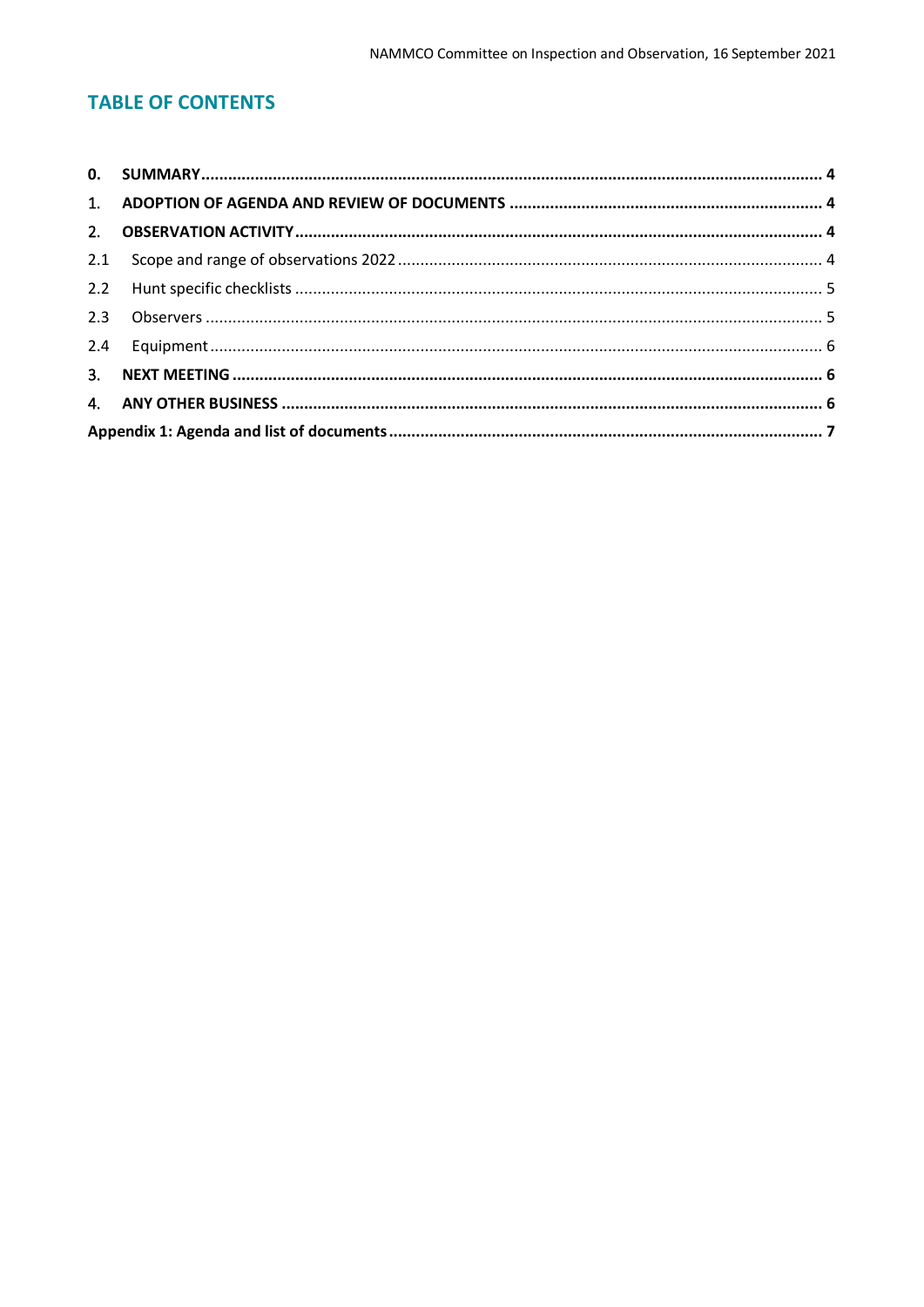# <span id="page-3-0"></span>**0. SUMMARY**

The Committee on Inspection and Observation (CIO) met online on 16 September 2021.

Present were Hild Ynnesdal, Chair (Norway) and Guro Gjelsvik (Norway), Guðni Magnús Eiríksson (Iceland), Ulla Svarrer Wang (Faroe Islands), Sofie Abelsen, Amalie Jessen and Masaana Dorph (Greenland) and Charlotte Winsnes and Martin Binachon from the Secretariat.

Actions arising from the meeting:

• The Secretariat, in liaison with the Chair and Greenland, will plan the upcoming season, finalise its draft budget and present to the members of the CIO a list of observers to be hired.

#### <span id="page-3-1"></span>1. **ADOPTION OF AGENDA AND REVIEW OF DOCUMENTS**

The Chair, Hild Ynnesdal, opened the meeting for comments to the agenda. The agenda was adopted as amended under AOB, and meeting documents reviewed (Appendix 1). The Secretariat remarked that Document CIO-2021-02/07, a draft checklist for the hunt of large whales, was not ready yet. This will however not impact the upcoming season as only walrus, beluga and narwhal hunts will be observed.

Martin Binachon participated to the meeting in his capacity as intern at the Secretariat.

# <span id="page-3-2"></span>2. **OBSERVATION ACTIVITY**

#### <span id="page-3-3"></span>**2.1 SCOPE AND RANGE OF OBSERVATIONS 2022**

Document CIO-2021-02/02 contained the proposal recommended to and approved by Council 28 regarding the 2022 season. The scope is walrus, beluga and narwhal huntsin West Greenland. Sisimiut and Upernavik during the period March – May have been identified as the best locations and times based on previous years catch data. The Council allocated NOK 431,000 for the activities, estimating sending 3 observers over a period of 13 weeks in total.

Greenland confirmed that these locations and period remained the best options with respect to probability of observing hunts. Statistics from the previous years showed that it was between March and May that the narwhal hunt in Upernavik, and the beluga and walrus hunts in Sisimiut, were at their peak. National holidays around Easter were not thought to be affecting the hunters' practices, as all hunts were opportunistic, and the most decisive factor would be the weather and ice condition.

Greenland informed the CIO that the wildlife officers in previous years were often appointed as designated contact person for observers. Upernavik did not have a wildlife officer stationed anymore but Sisimiut had.

Greenland further explained that the narwhal and beluga hunts are carried out using dinghies or smaller motorboats. This excludes the possibility for an observer to participate in the chase and kill onboard the hunting boats out at sea. Discussing this the CIO agreed that it would be important to facilitate boat transportation for the observer for instance by renting a boat.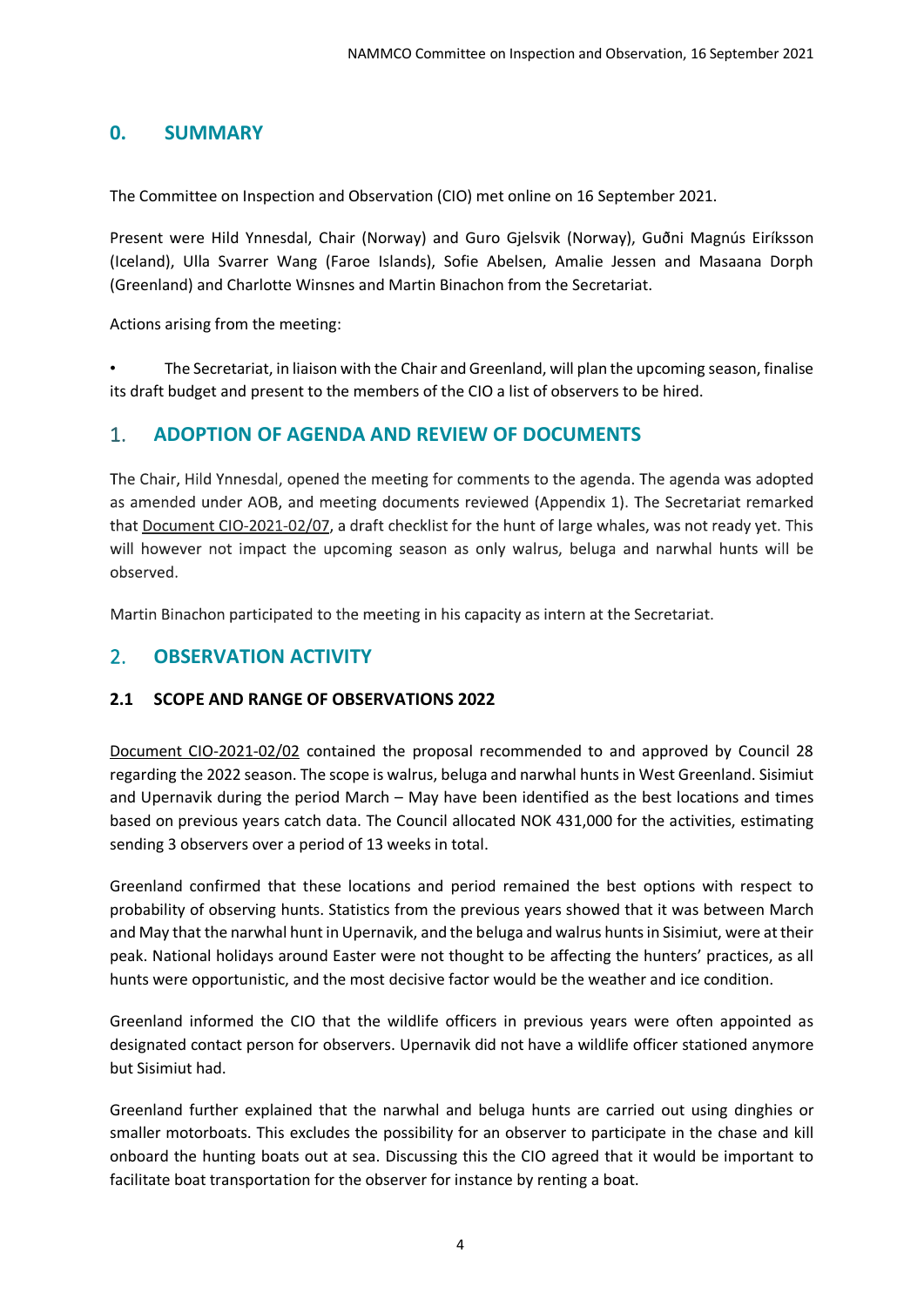It was also pointed out that wildlife officers represented important contact persons for the observers as they had the equipment (radio) and knowledge necessary to be informed on the location and timing of hunts. This would be particularly helpful in connection with the beluga and narwhal hunts given their very spontaneous and opportunistic character. Upernavik as observation location represented an extra challenge due to the lack of a wildlife officer as potential contact person for the observer. The CIO discussed and agreed that it would be reasonable and important to engage a national observer together with a non-national for observation in this area to enhance the probability of observing out at sea during the actual hunt.

Greenland confirmed that the Secretariat would receive the name of a contact person to help with the planning of the observations and related practicalities. The CIO thus tasked the Secretariat in cooperation with Greenland to continue developing the implementation plan and to keep the CIO informed on major issues.

# <span id="page-4-0"></span>**2.2 HUNT SPECIFIC CHECKLISTS**

The guidelines of the Observation Scheme require the observers reporting to include an overview report of the assignment as well as detailed checklists for each species observed.

The Secretariat presented Document CIO-2021-02/03 which contained a draft overview/summary report. It noted that this was a working document that would need to be adjusted before being finalised. The CIO was asked to consider and did agree to the main principles and tasked the Secretariat to liaison with the Chair and relevant contact persons to further develop and finalise the report.

The Secretariat had also produced specific check lists, shared as Document CIO-2021-02/04, Document CIO-2021-02/05 and Document CIO-2021-02/06. Greenland informed that it would verify whether the wording of the present checklists, written in Norwegian, corresponded to the wording of the checklists produced by Greenland and written in Danish.

# <span id="page-4-1"></span>**2.3 OBSERVERS**

An overview of the members of the Observers Corps organised by country was available in Document CIO-2021-02/08. The Secretariat informed the CIO that all members of the corps had been approached and asked to inform on their availability for the upcoming season. Based on the responses received there were observersfrom all member countries who had confirmed their availability forthe upcoming season.

Greenland informed that Per Nukaraaq Hansen had retired as a wildlife officer and also as a NAMMCO observer. He would therefore be removed from the list of observers.

The Chair remarked that while the employment of foreign observers was to be prioritised, the new guidelines made it possible to hire national observers in specific situations, and that hiring a Greenlandic observer may be desirable for the upcoming season. The CIO agreed that the conditions for the upcoming season would be special and difficult, not only in terms of language and logistics but also because of the current pandemic, and that hiring a Greenlandic observer could be a good solution.

Greenland echoed the Chairs view and noted that the language barrier could be a real obstacle for a non-native observer in Upernavik. To meet the Upernavik situation it was suggested to employ a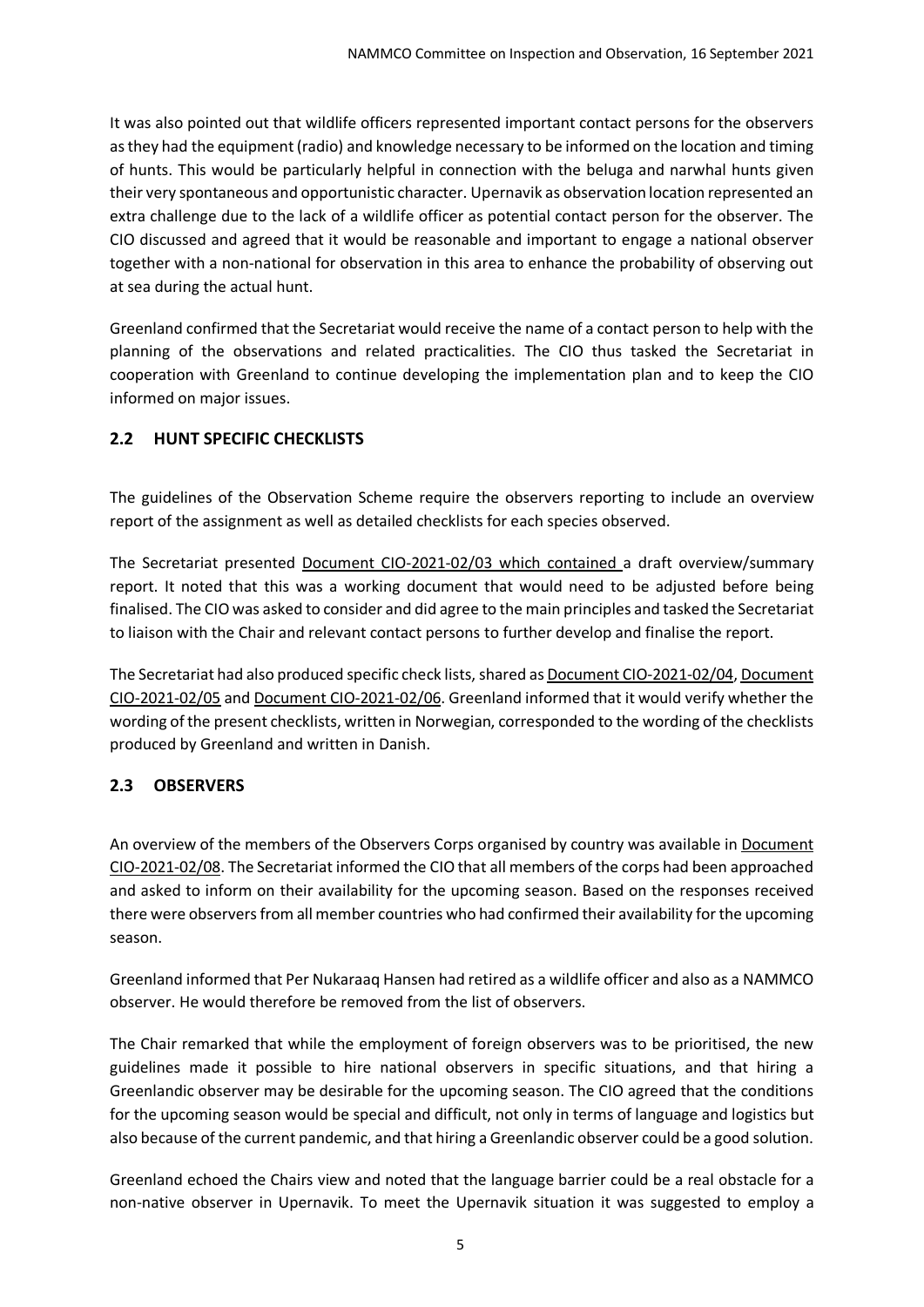Greenlandic observer working together with a foreign observer; and in Sisimiut a foreign observer who would be able to have the wildlife officer as his contact person. However, it was also noted that if NAMMCO was to hire a tourist boat, the operator would most likely speak good English and would be able to translate information for the observers. This will have to be confirmed and may cost extra expenses.

Regarding the hiring of national observers, Greenland declared that it would be useful for the Greenlandic observers to have visible NAMMCO "tags", as to clearly explain their status.

The CIO thus concluded that different criteria should be considered when hiring observers for the upcoming season: nationality (prioritise foreigners), language barriers, travel restrictions, past recruitments, budget constraints, etc.

Acknowledging that there are various and often very different considerations to take into account when deciding on the final implementation plan and who to employ, the CIO agreed that the Secretariat should come with a recommendation for the consideration of the CIO.

#### <span id="page-5-0"></span>**2.4 EQUIPMENT**

The CIO had previously agreed that NAMMCO should store survival suits and binoculars at the Department for the use of NAMMCO observers coming to Greenland. The Chair thus asked Greenland whether that was still possible, and under which conditions.

Previously it had been thought that Nuuk would be the ideal storage place as observers always started their assignment with a meeting with representatives at the Department. However, with the current experience on the efficiency and usability of online meetings, this might not be the best solution anymore when taking into consideration financial implications of traveling via Nuuk. Greenland offered alternative solutions and it was agreed that Greenland and the Secretariat collectively decide on this. Greenland also mentioned the restructured organisation of the *Greenland's Fisheries License Control Authority* with three centres: Nuuk, Sisimiut and Ilulissat.

# <span id="page-5-1"></span>3. **NEXT MEETING**

At its previous meeting the CIO had agreed that it would re-evaluate the different data categories requested for the annual reporting from members as some might be open for discussion with reference to usability on a general level, i.e., not applicable for all member countries. The CIO agreed that this was still an important matter which could simplify the current process. Greenland shared its concern on the increasing demand on data-sharing, that is more and more pressing on the staff of the member-countries.

Previously the CIO had agreed to have its annual meeting prior to the Council meetings and after the members submission of the annual progress reports. The Chair argued that a face-to-face meeting would be desirable, and it was agreed to meet in early February 2022 in Copenhagen.

# <span id="page-5-2"></span>4. **ANY OTHER BUSINESS**

Ulla Svarrer Wang gave general information on the hunt of 1,400 white-sided dolphins in the Faroe Islands on September 12.